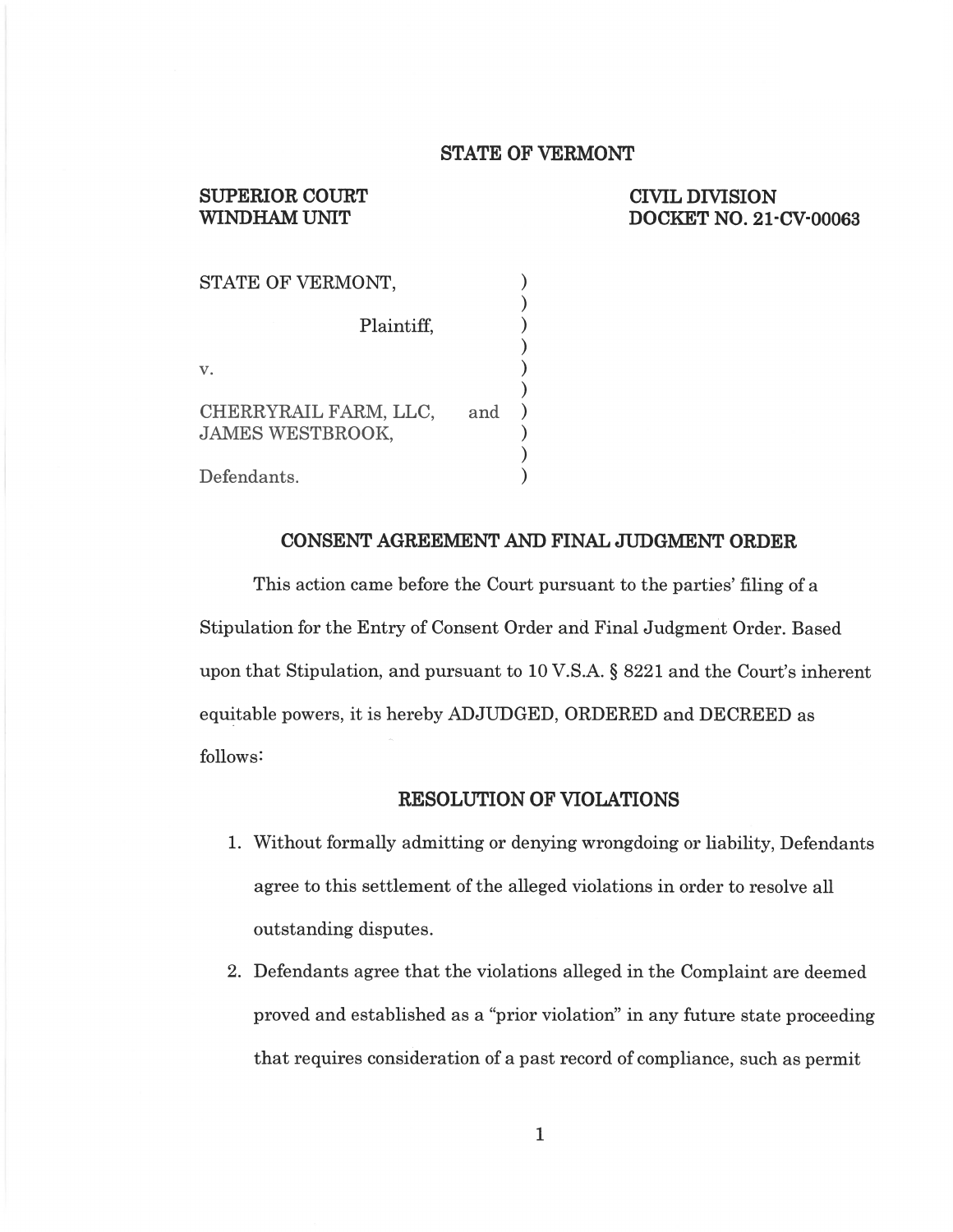review proceedings and calculating civil penalties under Title 10, section 8010.

#### RELIEF

- 3. For the violations described above, a penalty of \$70,000 is assessed as follows:
	- a. Defendants shall pay \$10,000 within <sup>30</sup> days of this Order, via check payable to the "State of Vermont" and sent to: Justin E. Kolber, Assistant Attorney General, Office of the Attorney General, <sup>109</sup> State Street, Montpelier, VT 05609. In the event that payment is received by the State before the Court has approved the Consent Order, the State shall hold the check(s) in trust until approval. Should the Court reject the Consent Order, the State will return the check(s) to Defendants; and
	- b. The remainder of the penalty (\$60,000) shall be waived due to Defendants' demonstrated inability to pay.
- 4. For each year through 2022, no later than May  $15<sup>th</sup>$  of each year, Defendants shall submit tax returns, including all schedules, to the State of Vermont at: Justin E. Kolber, Assistant Attorney General, Office of the Attorney General, <sup>109</sup> State Street, Montpelier, VT 05609. If these documents or other information show a change in economic circumstances such that the State believes Defendants' ability to pay the remaining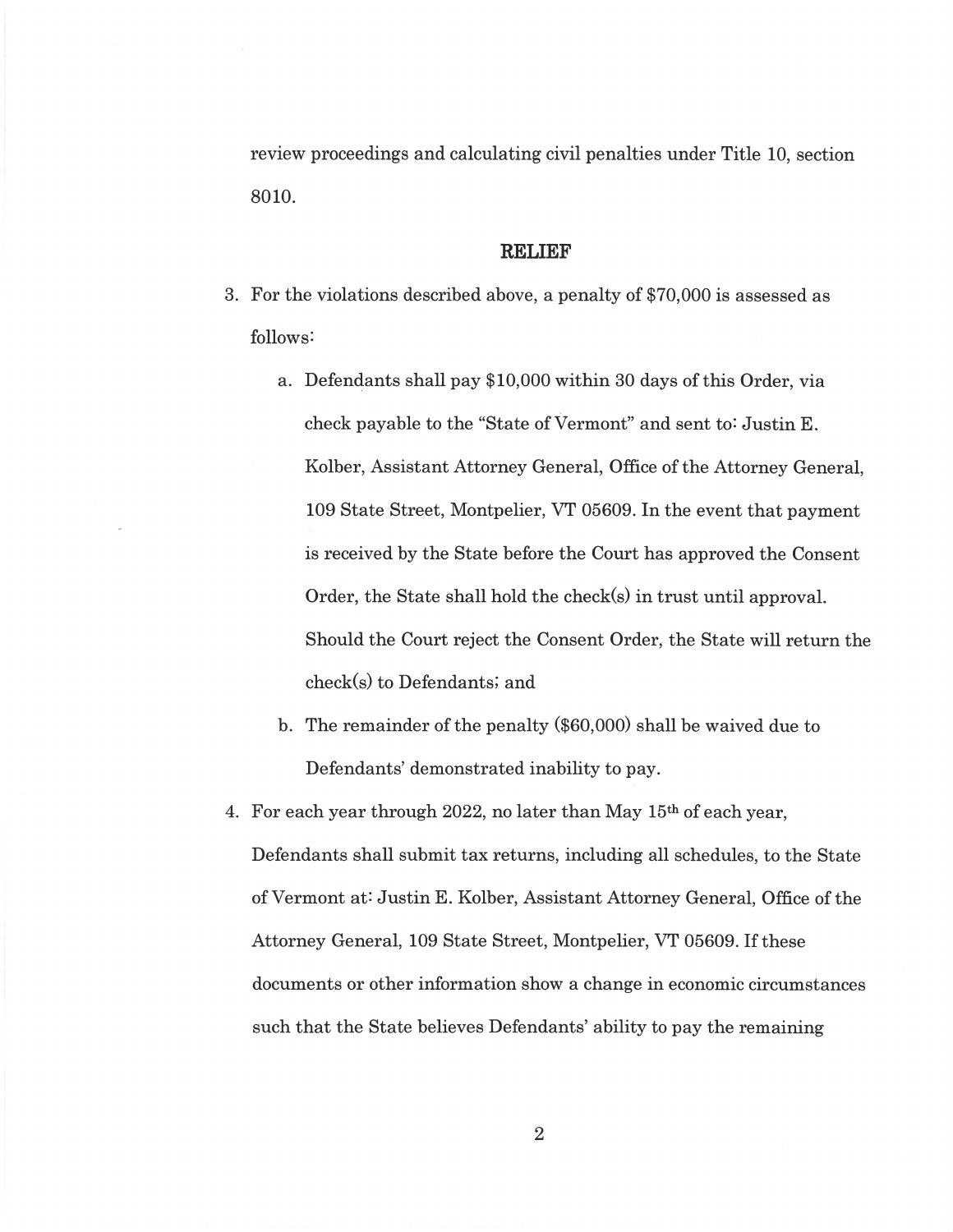\$60,000 penalty has increased, the State may petition the Court and the Court may require such increased payment.

- 5. If Defendants fail to pay the \$10,000 amount described in  $\P$  4(a), such failure shall constitute a breach of this Consent Order and interest shall accrue on the entire unpaid balance at twelve percent (12%) per annum. Defendants shall also be liable for costs incurred by the State, including reasonable attorney's fees, to collect any unpaid penalty amount.
- Defendant Cherryrail Farm, LLC shall cease all agricultural operations by December 8, 2021. This shall include: removal of all live animals (such as pigs); removal of all manure and other agricultural waste; and the adequate composting or burying of all mortalities pursuant to the Required Agricultural Practices Rule, Section 6.08; all completed by December 8, 2021. Defendant Westbrook shall be able to maintain personal gardens and grow crops for personal use on the property.
- If Defendant Cherryrail Farm, LLC Continues any agricultural operations (including housing live animals such as pigs, or maintaining waste that is not properly managed or disposed), beyond December 8, 2021, then it shall pay civil penalty of \$3,000 per month for each month that such conduct continues. This provision shall not limit the State's ability to seek additional remedies, including further penalties and injunctive relief.
- 8. Defendants shall hire a professional engineer or other qualified professional acceptable to the Agency of Natural Resources (ANR) to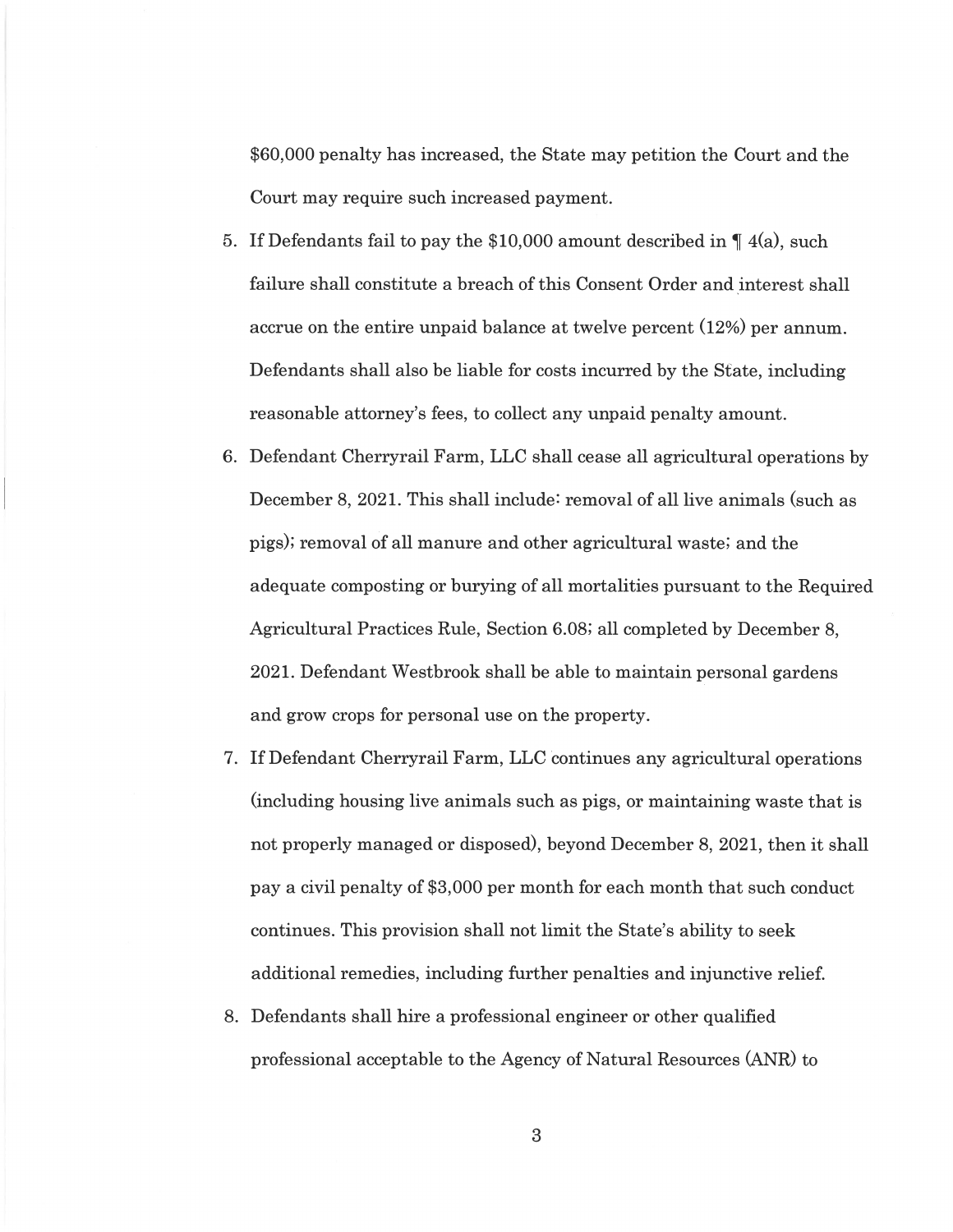prepare an erosion prevention and sediment control plan ("EPSC Plan"), to be submitted to Chris Gianfagna at ANR (via email to:  $chris.gian fagna@vermont.gov)$  by October 15, 2021 for review and approval. The EPSC Plan shall address erosion and sediment control during manure removal and following animal removal to address longterm erosion prevention and sediment control at the site. In the event that ANR requests information or rejects the proposed EPSC Plan, Defendant shall revise and resubmit the EPSC Plan to ANR no later than ten (10) consecutive calendar days following any request or rejection, repeating the process as needed until an EPSC Plan is approved.

The approved EPSC Plan shall be implemented during manure removal and any long-term measures shall be completed no later than December 1, 2021.

### OTHER PROVISIONS

10.Defendants waive all rights to contest or appeal this Consent Order.;.

- 11.Nothing in this Consent Order shall be construed as having relieved, modified, or in any manner affected Defendants' obligations to comply with all other federal, state, or local statutes, regulations, permits or directives applicable to Defendants.
- 12.This Consent Order is binding upon Defendants and all their successors and assigns. Any change in Defendants' ownership or corporate or legal status, including but not limited to any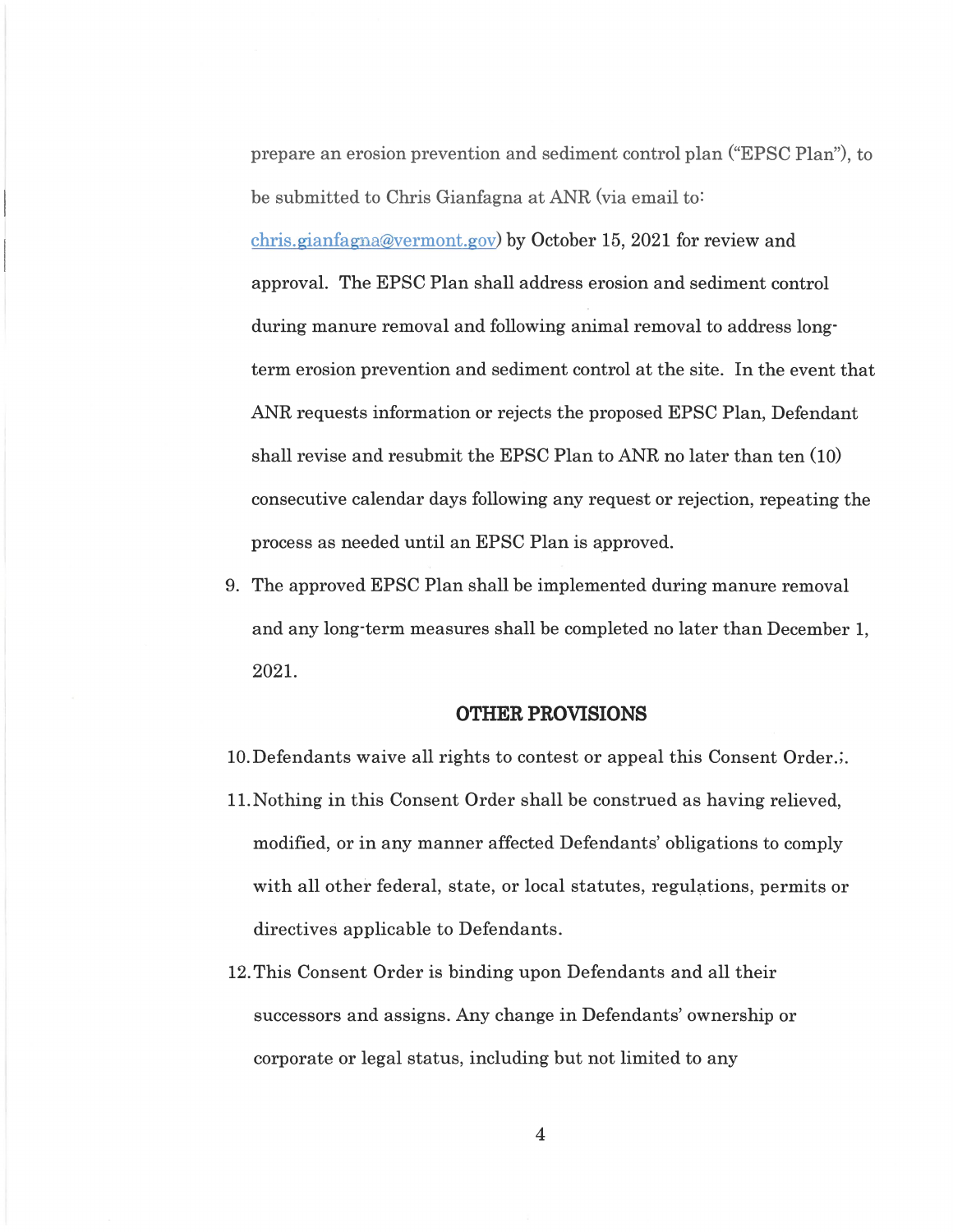transfer of assets or real or personal property, shall not alter Defendants', or Defendants' successors and assigns', responsibilities under this Consent Order.

- 13.This Consent Order shall become effective only after it is entered as an order of the Court. When so entered by the Court, the Consent Order shall be final.
- 14. Any violation of this Consent Order shall be deemed to be a violation of a judicial order, and may result in the imposition of injunctive relief and/or penalties, including penalties for contempt, as set forth in <sup>10</sup> V.S.A. Chapters 201 and'211.
- 15.This Consent Order may only be altered, amended, or otherwise modified only by subsequent written agreements signed by the parties hereto or their legal representatives and approved by this Court. Any representations not set forth in this Consent Order and Final Judgment Order, Whether written or oral, shall not be binding upon any party hereto, and such alleged representations shall be of no legal force or effect.
- 16.The Windham Civil Division of the Vermont Superior Court shall have jurisdiction over this Consent Order and the Parties for the purpose of enabling any of the Parties to apply to this Court at any time for orders and directions as may be necessary or appropriate to carry out or construe the Consent Order, to modify or terminate any of its

 $\overline{5}$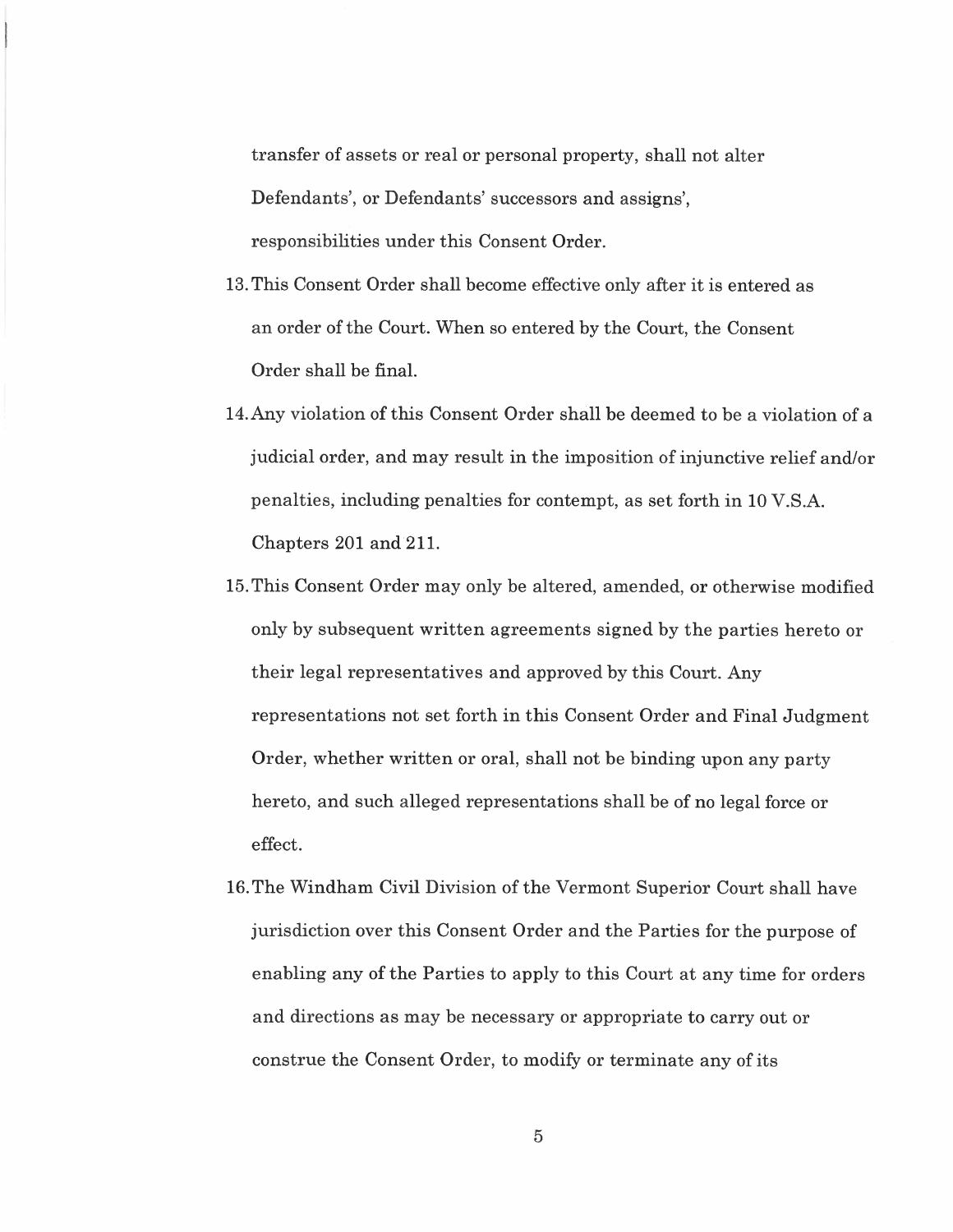provisions, to enforce compliance, and to punish violations of its provisions. The laws of the State of Vermont shall govern the Orders.

Katherine A. Hayes Superior Judge

September 21, 2021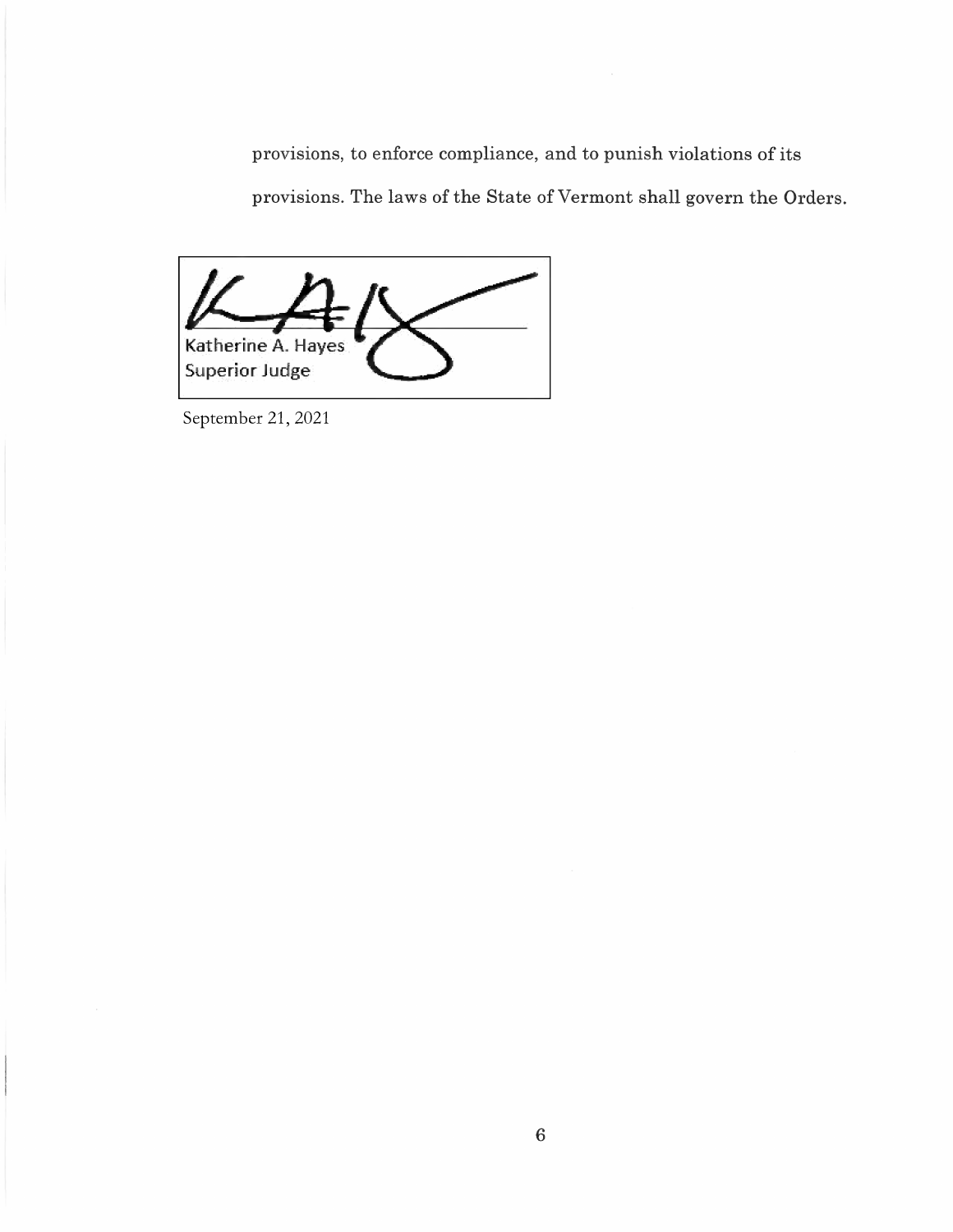DATED at Montpelier, Vermont this 23 day of August, 2021.

STATE OF VERMONT THOMAS J. DONOVAN, JR. ATTORNEY GENERAL

By:

Justin E. Kolber Assistant Attorney General Office of the Attorney General 109 State Street Montpelier, Vermont 05609 (802) 828·3186

Aug 17, 2021

DATED at \_\_\_\_\_\_\_\_\_\_, Vermont this \_\_\_\_ day of August 2021.

 $By:$ 

CHERRYRAIL FARM, LLC

*c\_la111e1 h!eJt/JntJk*  estbrook (Aug 17, 2021 17:42 EDT)

James Westbrook, Member/Manager

Aug 17, 2021 DATED at-----� Vermont this \_\_ day of August 2021.

JAMES WESTBROOK

 $By:$ 

*c\_la111e1 h!eJt/JntJk*  ames Westbrook (Aug 17, 2021 17:42 EDT) James Westbrook